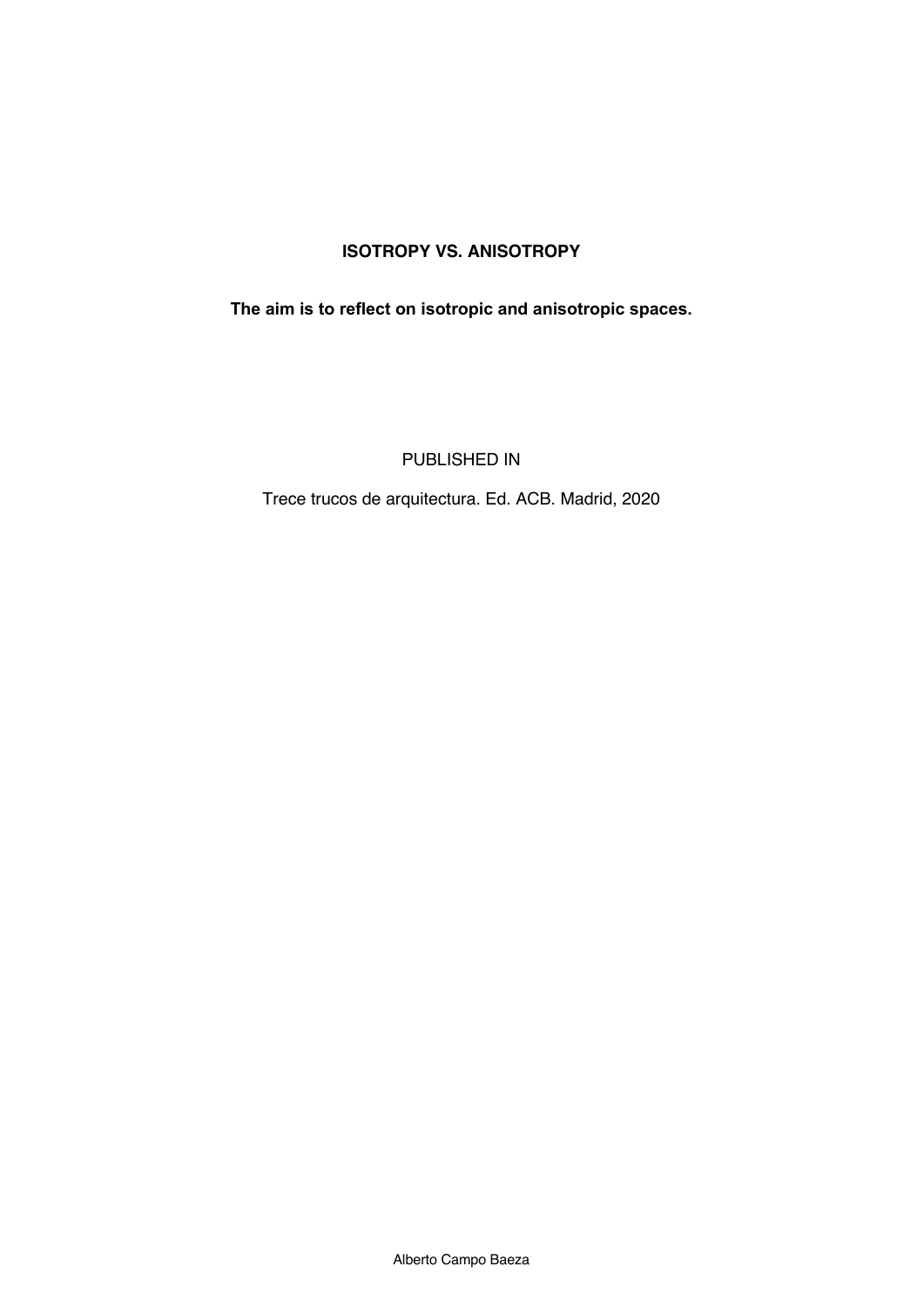## **ISOTROPY VS. ANISOTROPY**

The aim is to reflect on isotropic and anisotropic spaces

In physics, isotropy, whose etymology has Greek roots ἴσος [isos], equitable or equal, and τρόπος [tropos], medium, direction, is the characteristic of bodies whose physical properties do not depend on the direction in which they are examined. That is, it refers to the fact that certain measurable vector magnitudes give identical results irrespective of the direction chosen for taking such a measurement. When a given quantity is not isotropic, it is said to be anisotropic. Architecture has never or almost never been isotropic due to gravity.

Anisotropy, on the other hand, is the general property of matter according to which its qualities vary according to the direction in which they are examined. Something anisotropic may have different characteristics depending on the direction. The anisotropy of materials is more pronounced in crystalline solids due to their regular atomic and molecular structure. Architecture has always or almost always been anisotropic. Plans and sections are usually very different.

Could we then consider an isotropic architecture, an architecture in which we use isotropy as a spatial mechanism, because isn't the Pantheon in Rome, the most beautiful architecture in the world, a sublime attempt to make a spherical, isotropic space?

Someone will then say that, since the human body is not isotropic, an isotropic architecture cannot be proposed. These are the same people who defend the primacy of symmetry because the human body is symmetrical. However, one could propose a cubic space in which the six faces of the cube have equal value. For although man does not walk upside down on ceilings like flies, he can, with his head, understand that he is in an isotropic space, in this case a cube.

Let's imagine that we are inside a cube in whose six faces we make a circular perforation in the center. The perforation in the roof will let in solid sunlight that will vary in its angulation throughout the day. The perforation on the south face will let the sunlight in especially well at midday and more so if the season makes the sun low. The east-facing perforation will let in the dawn sun. The west-facing perforation will let in the setting sun. And the north face perforation will let the illuminated sky outside. But what about the perforation on the ground plane, what to do with it?

If the six perforations are identical and located in the center of each square, we could think of putting a mirror or a sheet of water in the one on the floor. What architecture has already done more than once. Of course, if instead of in the center, the perforations are made in the corner, one for each face of the cube, and without ever meeting, the space becomes even more interesting.

A well-known German draughtsman of the last century, M. C. Escher, made many drawings of this type that were called impossible drawings. My latest project, a